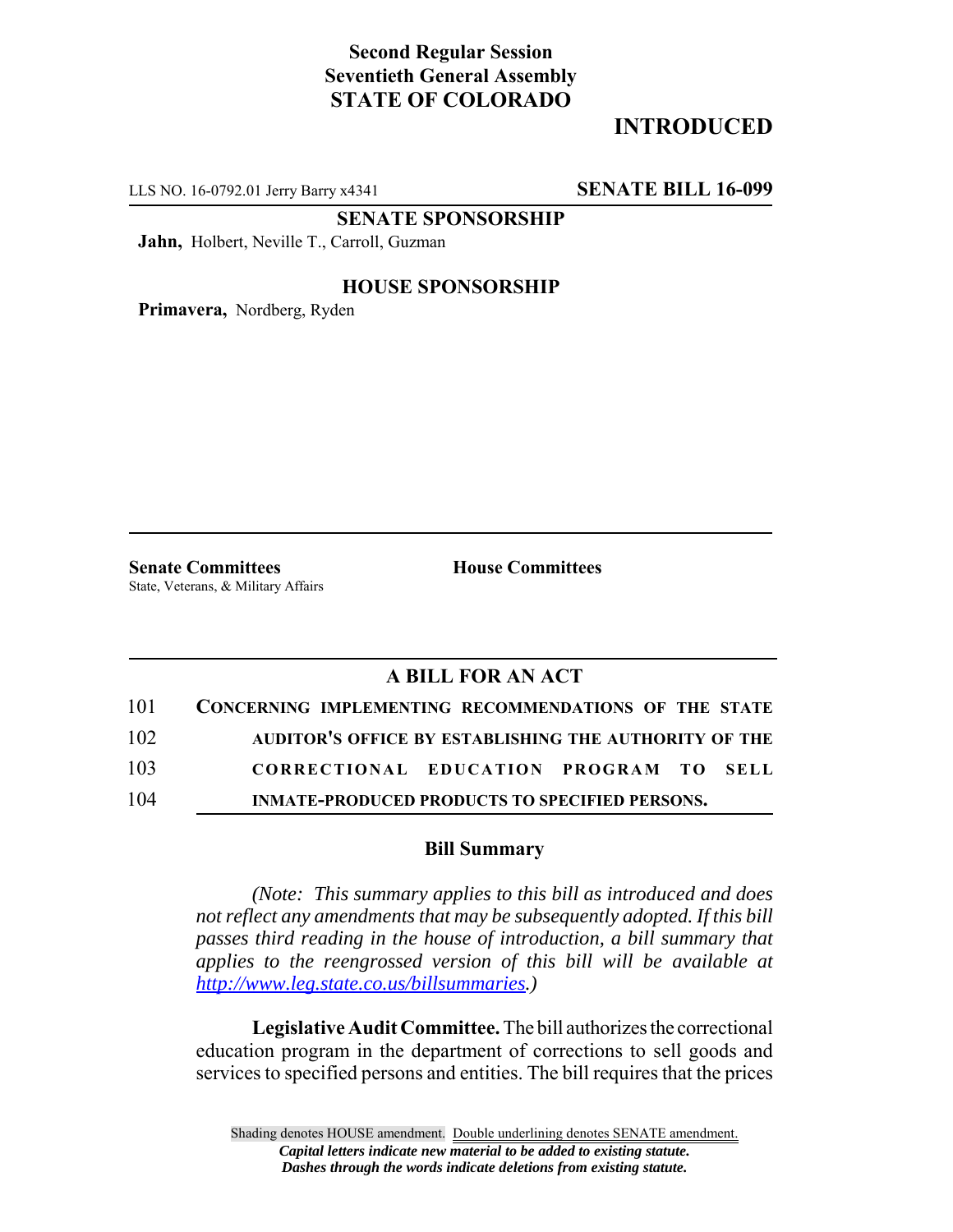and quality of goods and services be comparable to those in the private sector or the Colorado community college system.

 *Be it enacted by the General Assembly of the State of Colorado:* **SECTION 1. Legislative declaration.** (1) The general assembly finds that: (a) The department of corrections currently operates a number of programs within the correctional education program that provide meaningful educational opportunities to inmates while training them in job skills that increase their employment prospects upon release; (b) Employment is a critical component to an offender's success in the community, resulting in reduced recidivism and enhanced public safety; (c) The correctional education program operates in a manner that is similar to the Colorado community college system, which can sell goods and services on a limited basis; and (d) The purpose of this act is to allow the correctional education program to operate in a manner similar to the Colorado community college system through the limited sale of goods and services and to allow inmates to benefit from the skills and certificates earned through such programs, while enhancing public safety, reducing recidivism, and providing a more highly trained workforce. **SECTION 2.** In Colorado Revised Statutes, 17-32-106, **add** (1) 21 (b.5) as follows: **17-32-106. Powers and duties of the program.** (1) In connection with the development and implementation of the correctional education program, the program shall have the following powers and duties: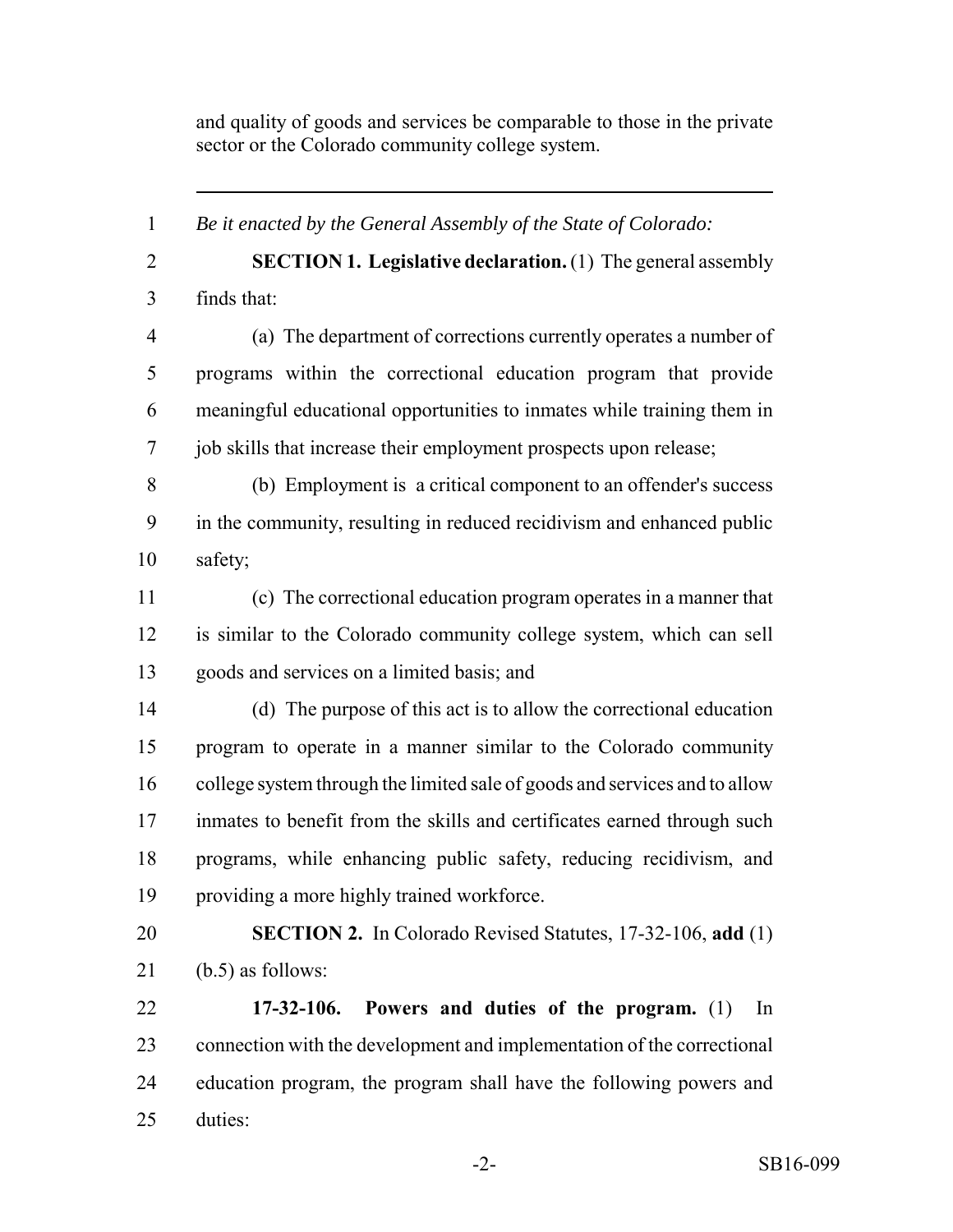(b.5) TO SELL GOODS AND SERVICES PURSUANT TO THE PROVISIONS OF SECTION 17-32-108;

 **SECTION 3.** In Colorado Revised Statutes, **add** 17-32-108 as follows:

 **17-32-108. Sale of goods and services.** (1) (a) THE CORRECTIONAL EDUCATION PROGRAM IS AUTHORIZED TO SELL GOODS AND SERVICES TO INMATES, INVITED GUESTS, EMPLOYEES OF THE DEPARTMENT, GOVERNMENTAL AGENCIES, OR NONPROFIT ORGANIZATIONS ONLY IF THE PROVISION OF THE GOODS OR SERVICES OFFERS A VALUABLE EDUCATIONAL EXPERIENCE FOR INMATES AND FULFILLS THE GOALS AND OBJECTIVES OF THE PROGRAM.

 (b) THE DEPARTMENT SHALL ADOPT PROCEDURES FOR HEARING COMPLAINTS OF UNFAIR COMPETITION BY PRIVATELY OWNED BUSINESSES. IF A PRIVATELY OWNED BUSINESS MAKES A COMPLAINT OF UNFAIR COMPETITION IN RELATION TO THE ACTIVITIES OF THE CORRECTIONAL EDUCATION PROGRAM, THE DEPARTMENT SHALL HOLD A HEARING ON THE COMPLAINT. THE EXECUTIVE DIRECTOR OR HIS OR HER DESIGNEE SHALL HEAR THE COMPLAINT, AND THE DECISION OF THE DIRECTOR OR DESIGNEE 19 IS FINAL. AS PART OF THE REPORT REQUIRED BY SECTION 17-32-105 (8), THE DEPARTMENT SHALL REPORT THE NUMBER OF COMPLAINTS FILED PURSUANT TO THIS PARAGRAPH (b) AND THE OUTCOME OF THE COMPLAINTS.

23 (2) (a) THE PROGRAM SHALL FIX AND DETERMINE THE PRICES AT WHICH ALL LABOR IS PERFORMED AND AT WHICH ALL GOODS AND SERVICES PRODUCED ARE SOLD. SUCH PRICES MUST BE AS NEAR TO THE PREVAILING MARKET PRICES FOR GOODS AND SERVICES OF SIMILAR QUALITY AS IS PRACTICAL, OR GOODS AND SERVICES SOLD THROUGH THE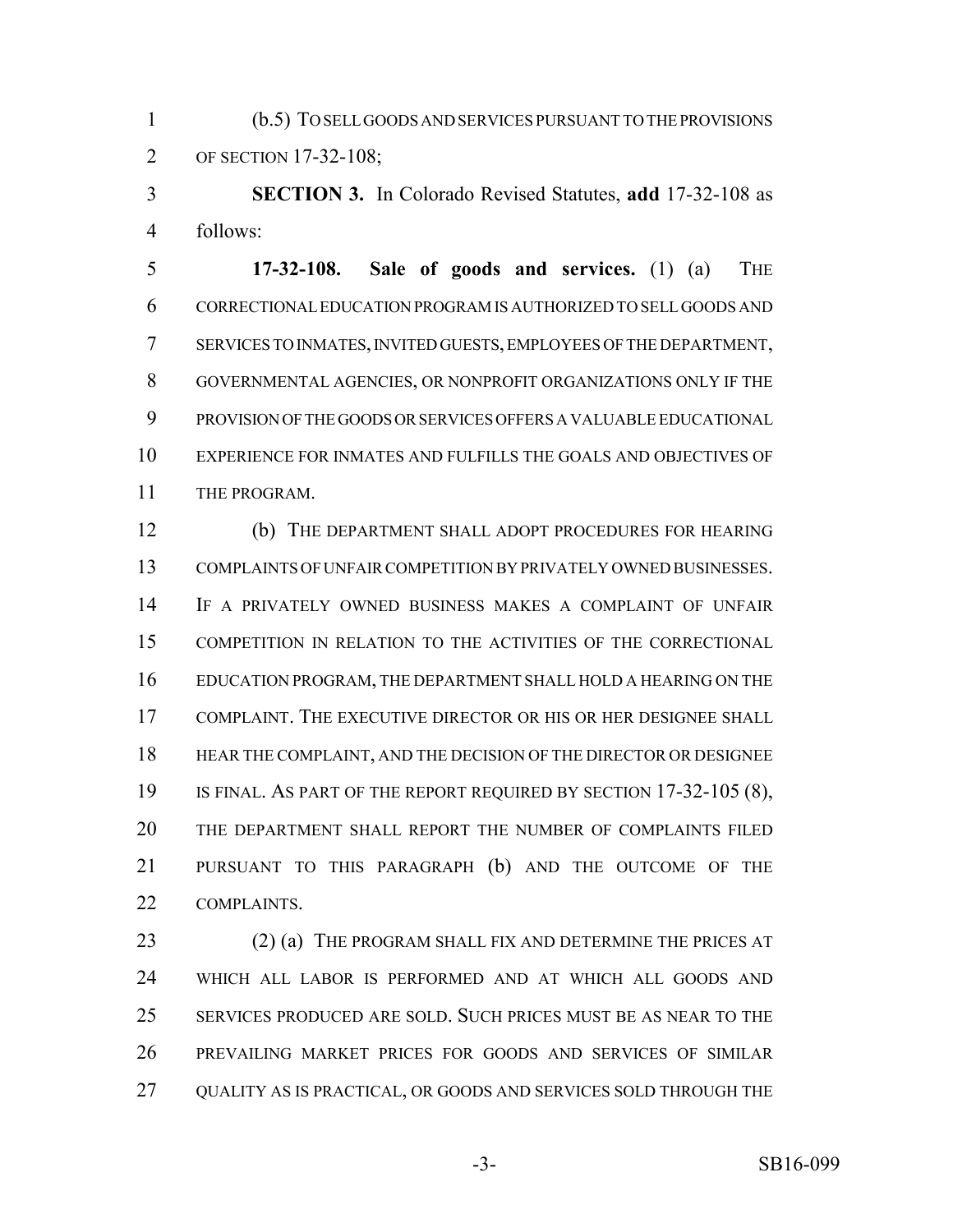COLORADO COMMUNITY COLLEGE SYSTEM PURSUANT TO SECTION 2 24-113-104, C.R.S.

 (b) THE PROGRAM SHALL ENSURE THAT THE LEVEL OF QUALITY OF GOODS AND SERVICES PRODUCED IS COMPARABLE TO SIMILAR GOODS AND SERVICES AVAILABLE FROM THE PRIVATE SECTOR OR THE COLORADO COMMUNITY COLLEGE SYSTEM. THE SALE OF SUCH GOODS OR SERVICES SHALL NOT GIVE RISE TO ANY WARRANTIES.NO REFUND OR REPLACEMENT SHALL BE MADE AFTER NINETY DAYS FROM THE DATE OF THE SALE.

 (c) THE CORRECTIONAL EDUCATION PROGRAM SHALL TRANSMIT ALL REVENUES COLLECTED BY THE PROGRAM FROM THE SALE OF GOODS OR SERVICES TO THE STATE TREASURER FOR DEPOSIT IN THE CORRECTIONAL EDUCATION PROGRAM FUND, CREATED PURSUANT TO SECTION 17-32-107.

 **SECTION 4.** In Colorado Revised Statutes, **amend** 17-32-107 as follows:

 **17-32-107. Correctional education program fund.** There is 17 hereby created in the state treasury the correctional education program 18 fund, which shall be administered by the program and that shall consist CONSISTS of all moneys received by the program from the federal government, FROM THE SALE OF GOODS OR SERVICES BY THE PROGRAM, and from contributions, grants, gifts, bequests, and donations from individuals, private organizations, and foundations. The moneys in the 23 fund shall be ARE subject to annual appropriation by the general assembly to the program for the purpose of developing and implementing a correctional education program. Any moneys not appropriated or not 26 expended at the end of the fiscal year shall remain in the fund and shall not be transferred to or revert to the general fund of the state. Any interest